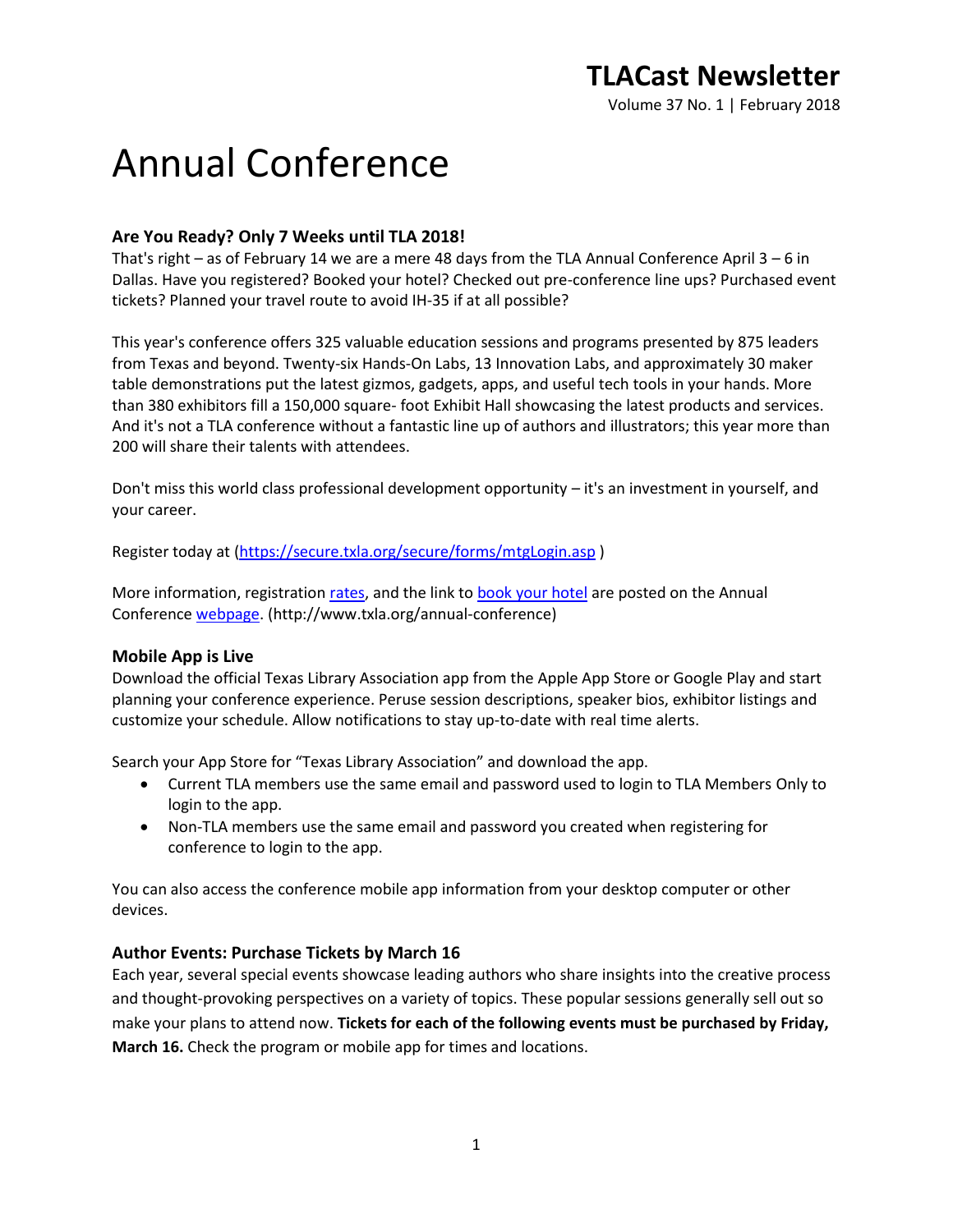Volume 37 No. 1 | February 2018

#### *Wednesday, April 4*

**Black Caucus Round Table Author Session** - Michael Eric Dyson, an award-winning author, broadlycelebrated professor, noted political analyst, ordained Baptist minister, and dynamic speaker has written 19 books in his nearly 25-year publishing career. His latest book, Tears We Cannot Stop: A Sermon to White America offers his thoughts on race relations in America.

**European Travels with Rick Steves** - Join guidebook author and travel TV host Rick Steves for an entertaining overview on best tips for travel in Europe. Proceeds benefit the TLA Disaster Relief Fund. **Opening Author Session** - Kick off your TLA conference with an insightful and entertaining discussion about books. This author trio – Dorothea Benton Frank (*Same Beach, Next Year*), Jonathan Evison (*Lawn Boy*), and Wade Rouse (*The Recipe Box*) – will share their writing experiences and read from their latest works.

#### *Thursday, April 5*

**Texas Bluebonnet Award Author Session** - The author of this year's winning Texas Bluebonnet Award title will accept the award from students and share insights into his/her writing.

**Texas Tea: Meet & Greet with YA Authors** - The annual Texas Tea is the premier event for young adult literature enthusiasts. Participants have the opportunity to meet and speak with several YA authors who will rotate to tables around the room.

**Evening with the Authors** - Join five writers for a majestic night of literary and culinary flavors. Authors Janet Beard (*The Atomic City Girls*), Iris Cohen (*The Little Clan*), Minrose Gwin (*Promise: A Novel*), John Hart (*The Hush*), and Bryan Mealer (*The Kings of Big Spring: God, Oil, and One Family's Search for the American Dream*) provide the readings.

#### *Friday, April 6*

**Closing Author Session with Kwame Alexander** - An educator, poet, New York Times bestselling author, and a dynamic speaker, Alexander believes that poetry can change the world, and he uses it to inspire and empower people. *Rebound* – available April 3 – is the highly anticipated prequel to his Newbery Medal-winning novel in verse, *The Crossover*.

#### **Make Time for Fun and Socializing**

TLA is all about making connections and some of the best opportunities to build your professional network happen after the conference has closed for the day. Get out and meet colleagues who share your passion for libraries! **Tickets for the following events must be purchased by Friday, March 16.** Check the program or mobile app for times and locations.

*Tuesday, April 3* Exhibitors Round Table Golf Outing TALL Texans Social

*Wednesday, April 4* Black Caucus Round Table Reception Hetherington XXI Fun Run/Walk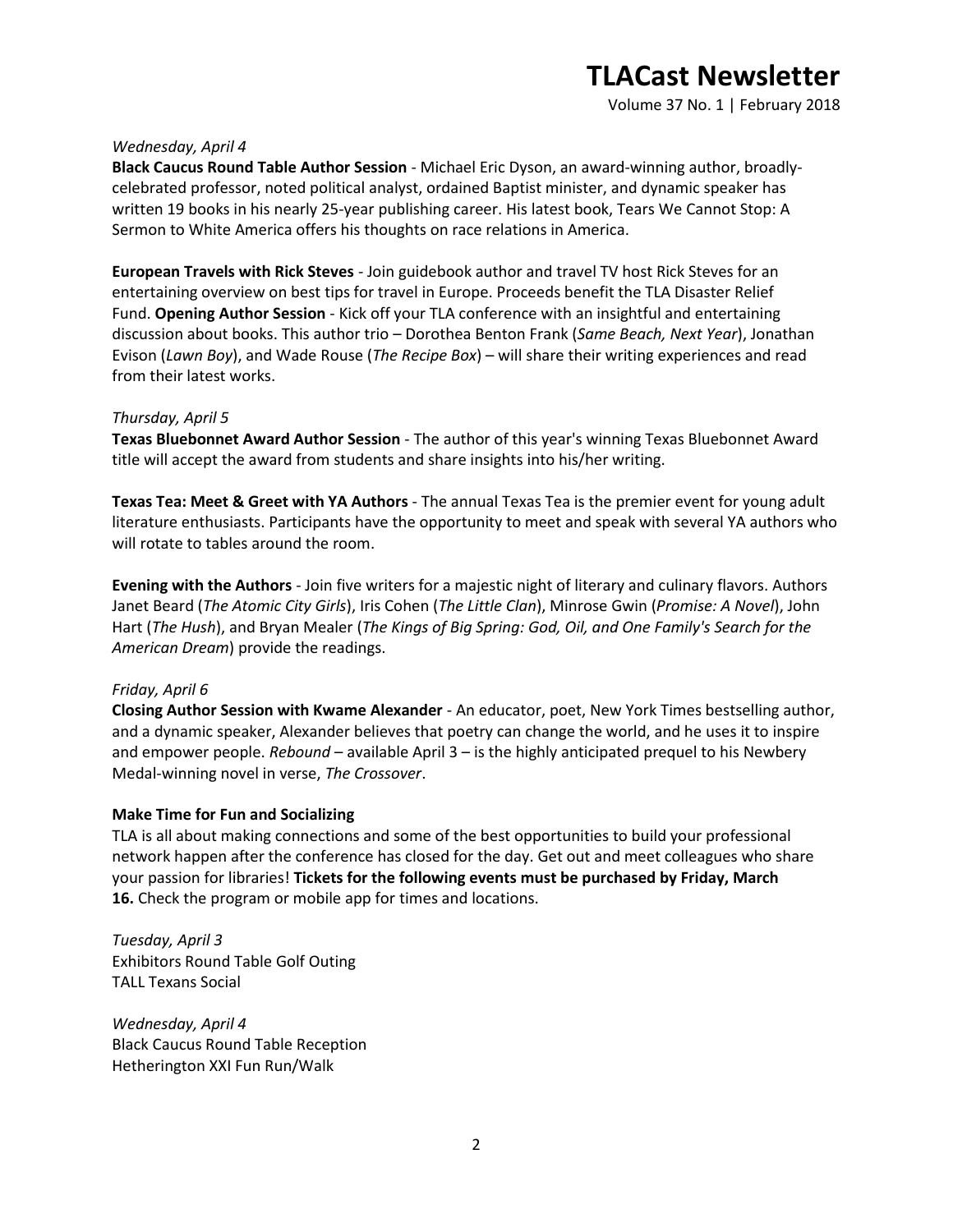Volume 37 No. 1 | February 2018

*Thursday, April 5*

Alumni Receptions & Socials

- Sam Houston State University Dallas by Chocolate Tour
- Texas Woman's University
- University of Houston Clear Lake
- University of North Texas (*no ticket required*)
- University of Texas at Austin

Small Community Libraries Round Table (SCLRT) Social Intergalactic Dance Club Party

#### **Tech Camp: A Conference within a Conference**

TLA's acclaimed [Tech Camp](http://www.txla.org/tech-camp) returns on Tuesday, April 3 with new content to equip participants with the skills and knowledge to maximize social media platforms, web applications, digital content, and tech tools that wow students, teachers and administrators. Learn how to incorporate the latest resources in your library, and what new trends and tools are on the horizon. You'll walk away ready to build learning and collaboration at your school or public library. Space is limited and tickets are going fast! **Purchase tickets by Friday, March 16**. This is a BYOD (bring your own device) pre-conference.

#### **Book Your Hotel: Discounts End March 13**

If you have not booked your [hotel,](https://compass.onpeak.com/e/62TLA18/) you'll find the lowest rates at the most convenient locations available through our official hotel partner, onPeak. Don't waste your time or money searching the internet for the right fit for your April trip, we've made everything available for you right here.



Shop Hotels at [\(https://compass.onpeak.com/e/62TLA18/](https://compass.onpeak.com/e/62TLA18))

Make sure to secure your exclusive Dallas hotel rate before these discounts expire on March 13. Questions? Visit the Help section on TLA's official [housing site,](https://compass.onpeak.com/e/62TLA18/) or contact onPeak at (800) 243-1205 or [txla@onpeak.com.](mailto:txla@onpeak.com)

# TLA NEWS

#### **Tell Your Colleagues and Friends to Join TLA Today!**

Here are the TOP 6 reasons to encourage your colleagues t[o join TLA today:](http://www.txla.org/join)

**1. TLA Members have long benefitted from our leadership training and continuing education services.** TLA's outstanding annual conference is aimed at all sectors of the library profession featuring library advocacy, transliteracy, instruction, and diversity—which gives library workers access to national-caliber professional development.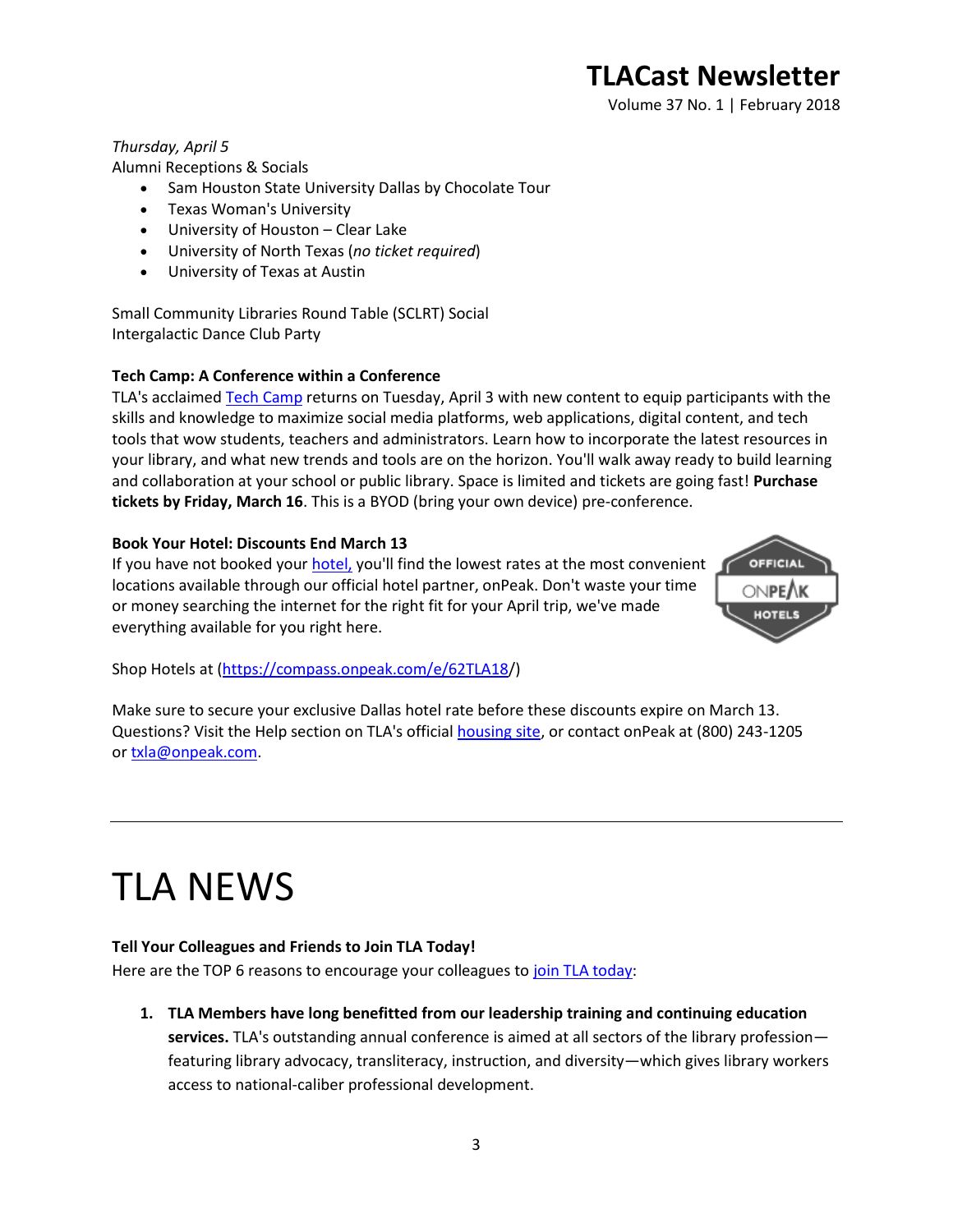Volume 37 No. 1 | February 2018

- **2. FREE webinars**, including the A-Z Series: [Essential Training for Your Library Team.](http://www.txla.org/CE-AZ)
- **3. TLA offers its members** [stipends](http://www.txla.org/awards) which can assist with conference expenses if students meet the criteria [\(Black Caucus,](http://www.txla.org/groups/bcrt-scholarships) [Diversity,](http://www.txla.org/JLG-Diversity-Stipends) [Public Library,](http://www.txla.org/groups/pld-stipends) [Reference &](http://www.txla.org/groups/risrt-stipend)  [Information,](http://www.txla.org/groups/risrt-stipend) [Supervision/Management,](http://www.txla.org/groups/smart) and others). These stipends help supplement the costs of attending the TLA Annual Conference, which will be held in Dallas this year (April 3-6, 2018).
- **4. Career development**. TLA provides opportunities for members to lead committees, spearhead statewide initiatives, deliver professional research, and curate reading lists.
- **5. TLA Network & Membership Directory.** Joining TLA gives all members access to library professional network across the state employed in public, academic, school, and special libraries.
- **6. Advocacy matters and the profession needs everyone's support!** With budget cuts in many states, it's also vital—now more than ever—to support your state library association's efforts to advocate for and support libraries, librarians, and library workers within your state.

#### **TLA Invites You to Take Your Leadership to the Next Level**

From July 29 to August 2, join TLA at the 2018 Executive Leadership Immersion at the Hyatt Regency Lost Pines Resort (Austin area). Successful library leaders know the importance of not only managing teams, but inspiring others, setting purposeful goals, executing strategic visions, and creating cultures of excellence.

The TLA Executive Leadership Immersion program is an intensive learning experience designated to challenge your current perceptions about leadership and the values that shape it, and encourage you to think and lead differently.

Early-bird registration rate of \$1700 is valid through April 15. Space is limited and applications are currently being accepted at [www.txla.org/executive-leadership.](http://www.txla.org/executive-leadership)

#### **New TLA Reading Lists**

Reading list committees continue to release outstanding lists for readers of all ages. The latest include:

2018 2x2 [Reading List](http://www.txla.org/groups/2x2-current) | Age 2 through 2<sup>nd</sup> grade 2018 [Little Maverick](http://www.txla.org/groups/little-maverick-graphic-novel-reading-list) Reading List | Graphic novels for grades K-5 2018 Lariat [Reading List](http://www.txla.org/Lariat) | Recommended fiction for adults

Look for th[e Tejas Star](http://www.txla.org/tejas-star) bilingual reading list for ages 5-12 to come out February 17. Happy reading!

#### **Corporate Members**

We thank our [corporate members](http://www.txla.org/cm) for their investment in TLA and Texas libraries.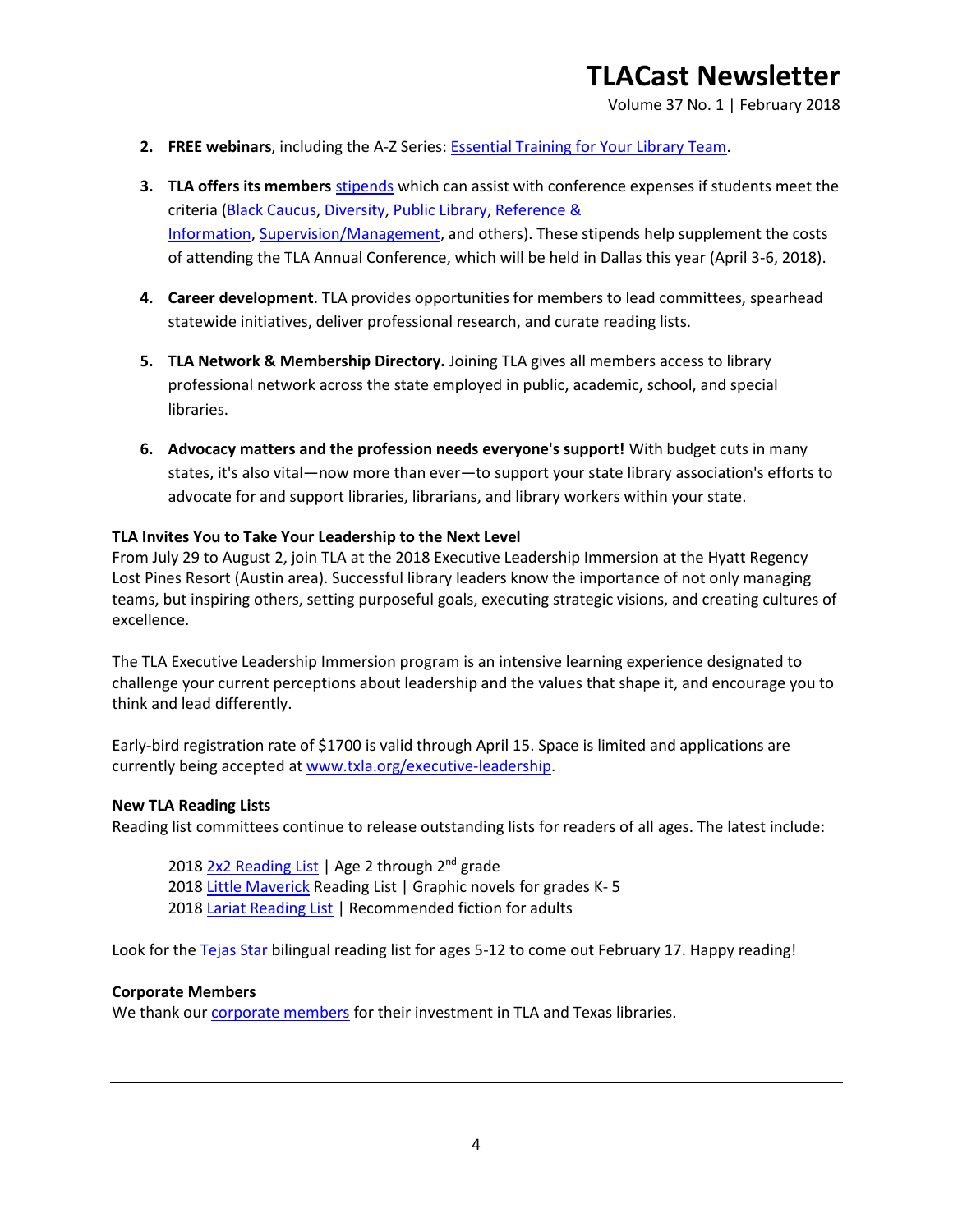Volume 37 No. 1 | February 2018

# CONTINUING EDUCATION

# *New for 2018 – all webinars are FREE for TLA members!*

## **New for 2018 – All Webinars are FREE for TLA Members!**

Visit the [TLA Continuing Education](http://www.txla.org/CE) (http://www.txla.org/CE) web page for more information.

## **February 21 | 1-2pm | Dealing with Difficult Situations**

*(Part of the A-Z: Essential Training for Your Library Team series)*

This program features advanced training in the art of customer service (both frontline and behind the scenes), including types and levels of service, scripts for consistency and training, coping with difficult situations (conflicts with patrons, coworkers, bosses), and articulated behavioral expectations. Registration is free for TLA members, \$25 for nonmembers. A group rate is also available. [REGISTER](https://secure.txla.org/secure/forms/mtgLogin.asp)

# **February 22 | 1-2pm | Money on Our Minds: How to Help Patrons Make Financial Choices**

*(Hosted by the Consumer Financial Protection Bureau)*

Many Americans are turning to a trusted source in their communities, their local public library, for financial resources. The Consumer Financial Protection Bureau (CFPB), a federal government agency, recognizes that libraries are a powerful and trusted community resource, and has materials specifically for libraries to use to inform their patrons about financial education. Collaborating with the CFPB makes it easy for libraries to refer patrons to trusted sources so they can make important money decisions. This FREE webinar requires no registration. [Use this link](https://www.mymeetings.com/emeet/join/index.jsp?customHeader=mymeetings&netId=PWXW6738308&netPass=7758404&netType=conference&acceptTerms=on) to access the virtual classroom on Feb 22.

### **February 27 | 2-3pm | Volunteer Management**

Volunteers are the most underutilized resource in nonprofits. In this fast paced, content rich webinar, we will review everything you need to know to have a robust and revenue generating volunteer program. Volunteer managers often attend, however executive directors and other staff members are also encouraged to attend since the vitality of your organization's volunteer program really depends on you! Registration is free for TLA members, \$45 for nonmembers. [REGISTER](https://secure.txla.org/secure/forms/mtgLogin.asp)

### **February 28 | 1-2pm | Basic Supervision**

Whether you are just starting out as a supervisor in a new job, taking over as manager when your manager retires, moving up in your organization from a non-supervisory to a supervisory role, or supervising a new department or function in the library - you have your work cut out for you. As you supervise the activities of others - whether they are full or part time, hourly employees or volunteers you realize you are responsible for identifying work responsibilities, designing new work projects, tracking and assessing work product and performance and providing - by using all appropriate forms of communication - direction and feedback to indicate success and a need for improvement. Registration is free for TLA members, \$45 for nonmembers. [REGISTER](https://secure.txla.org/secure/forms/mtgLogin.asp)

# **March 7 | 1-2pm | Communication in the Workplace**

### *(Part of the A-Z: Essential Training for Your Library Team series)*

Every successful management style includes best communication practices for different cases. No matter the situation, communication in both face-to-face and virtual settings is enhanced by consistent, standardized policies and practices for communicating up, down, and across work groups. Discover the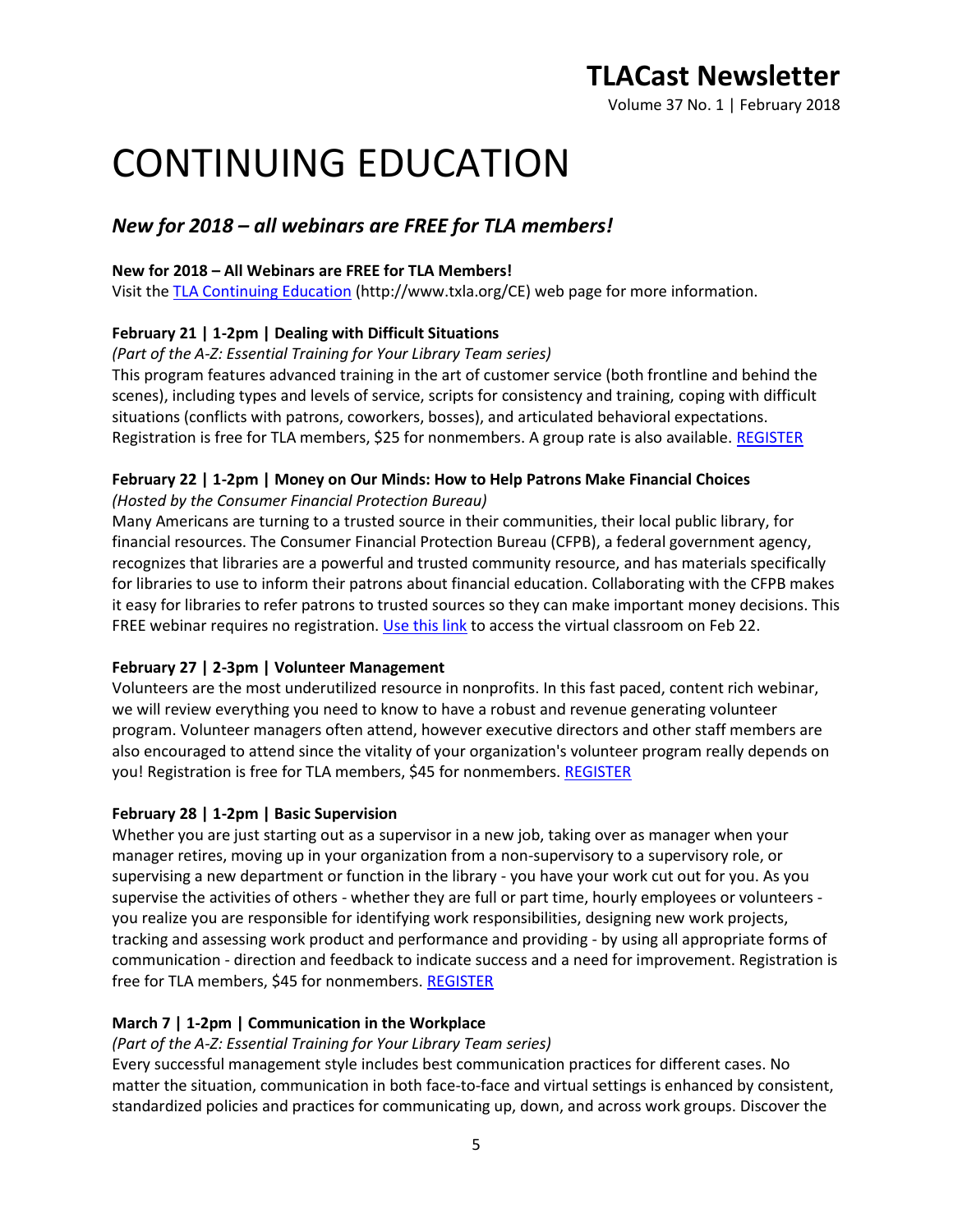Volume 37 No. 1 | February 2018

top ten tips for communicating in your library.

Registration is free for TLA members, \$25 for nonmembers. A group rate is also available. [REGISTER](https://secure.txla.org/secure/forms/mtgLogin.asp)

### **March 28 | 1-2pm | Keeping Up with Trends**

#### *(Part of the A-Z: Essential Training for Your Library Team series)*

Every library requires that all of their library employees keep up with the technology in the library - both hardware and software. But libraries are changing and - in fact - they are constantly changing! It is critical that library employees work with their managers to determine WHAT they need to keep up with and how that might happen. This webinar content will offer diverse ways to keep up with their library's changes and their profession so that they can stay current and relevant.

Registration is free for TLA members, \$25 for nonmembers. A group rate is also available. [REGISTER](https://secure.txla.org/secure/forms/mtgLogin.asp)

## **April 24 | 1-2pm | Collection Development for Library Specialists**

### *(Part of the A-Z: Essential Training for Your Library Team series)*

A well-developed collection takes a village! We select, acquire, categorize, and then maintain – whether print, digital media, software, maker kits, recreational equipment, etc. All kinds of collections provide rich opportunities. Join the discussion of the many roles and responsibilities in building a collection to meet the needs of the library's constituents. Registration is free for TLA members, \$25 for nonmembers. A group rate is also available. [REGISTER](https://secure.txla.org/secure/forms/mtgLogin.asp)

## **April 20 | 1-2pm | TLA Officer Orientation, Part 1**

This program will cover the essentials for new officers of the Texas Library Association, including the new officer information form, budget requests, major duties of the different offices, and how to find help on the TLA website or through other officers and staff. [REGISTER](https://secure.txla.org/secure/forms/mtgLogin.asp)

### **May 9 | 1-2pm | TLA Officer Orientation, Part 2**

In the second half of this guide for new TLA officers, experienced leaders will review important issues such as staying within budget, volunteer management, and planning for elections. [REGISTER](https://secure.txla.org/secure/forms/mtgLogin.asp)

### **May 11 | 1-2 | Children's Services for Library Specialists**

*(Part of the A-Z: Essential Training for Your Library Team series)*

There are a myriad of names and titles for library workers providing services for children. These positions have both core and advanced roles and responsibilities; and specialty and unique competencies (skills sets, attributes, etc.) This training will focus on five categories:

- What's now, what's new and what's next?
- Communicating successfully with patrons, parents, and caregivers
- Dealing with difficult situations
- Legal issues; and
- Local policies and procedures.

Whether or not you work directly with and are primarily responsible for age-level services, or work with these patrons when children's and youth workers are not present, this training will benefit everyone in the library. [REGISTER](https://secure.txla.org/secure/forms/mtgLogin.asp)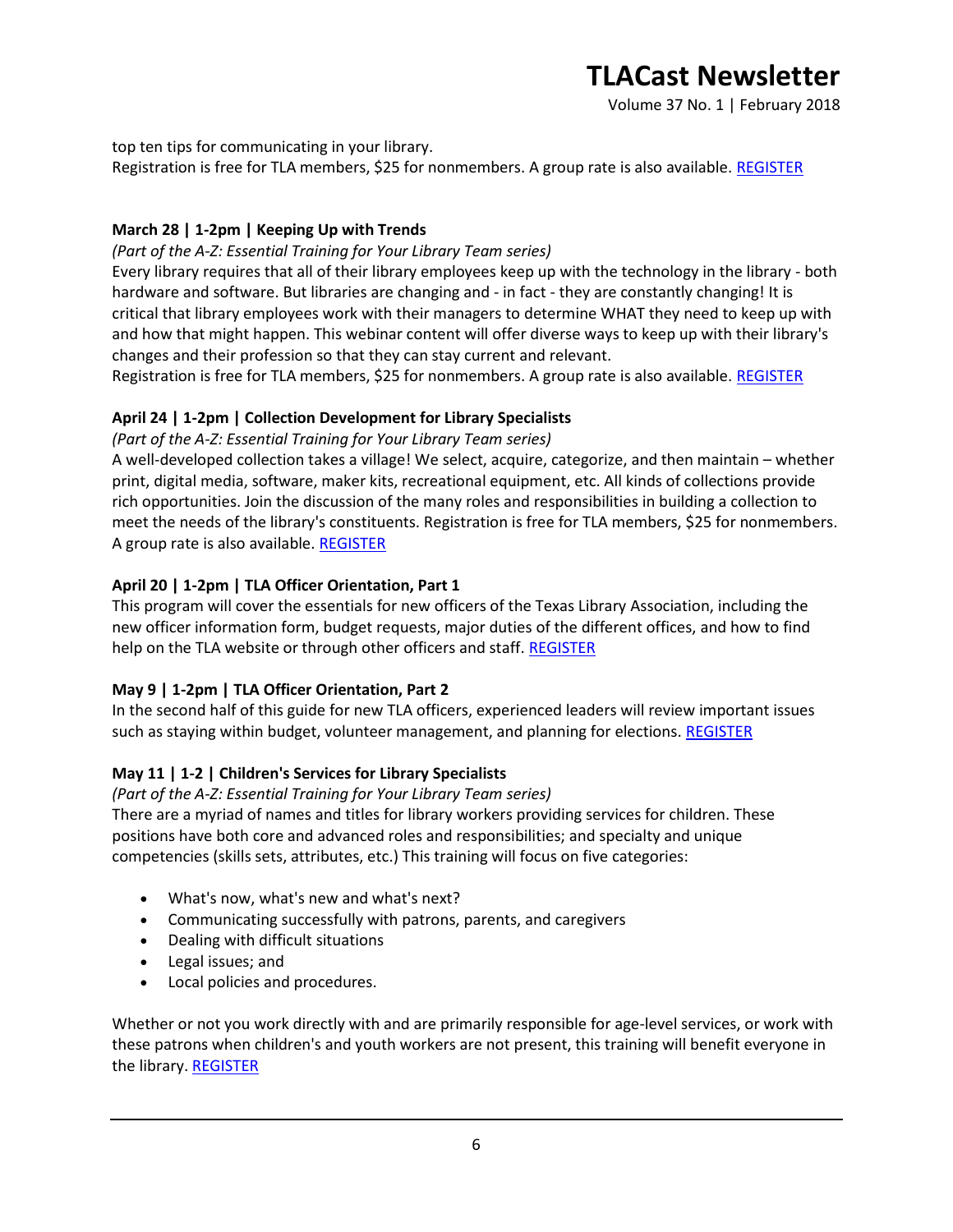# LIBRARY NEWS

### **The Laura Bush Foundation for America's Libraries Awards more than \$850,000 in First Round of Grants to School Libraries Devastated by Recent Disasters**

Seventeen school libraries damaged or destroyed during Hurricane Harvey received grants totaling more than \$850,000 from [The Laura Bush Foundation for America's Libraries](http://www.laurabushfoundation.com/news/feed/lbf-awards-more-than-850000-in-first-round-of-grants-to-school-libraries-devastated-by-recent-disasters.html). "Just like we did after Hurricane Katrina, The Laura Bush Foundation is committed to rebuilding school library collections that have been devastated during disasters we witnessed last fall," said Mrs. Laura Bush. "As a former librarian, I know school libraries are important to improving student achievement, and with the first round of grants from the 2017 Disaster Relief Initiative, these schools can start on the path to full recovery."

The schools receiving grants will also benefit with discounts on new books and materials generously offered by Scholastic Inc., Follett School Solutions, and Mackin Educational Resources. In addition to directing approximately \$1 million of its resources to the 2017 Disaster Relief Initiative, the Laura Bush Foundation continues to fund raise for school library rebuilding efforts. [Applications](http://www.laurabushfoundation.com/) are accepted on a rolling basis, and grants will continue to be awarded all over the nation to help replace book and print collections in America's school libraries.

#### **Mitchell Library in The Woodlands Recognized as Family Place Library**

The [George & Cynthia Woods Mitchell Library](https://www.woodlandsonline.com/npps/story.cfm?nppage=60333) in The Woodlands, TX joins more than 500 sites across 31 states that earned designation as a Family Place Library™ and have committed to serving as a hub for healthy child and family development within their communities. Library staff worked to earn the designation for the past year and a half. Family Place Libraries™ is a nationwide network dedicated to helping libraries build healthy communities by nourishing healthy families.

#### **Celebrate Día in April**

For more than 20 years El día de los niños, El día de los libros (Children's Day/Book Day), commonly known as *Día*, has emphasized the importance of literacy for children of all linguistic and cultural backgrounds.

Día is a national celebration of children, families, and reading that culminates each year on April 30. The initiative links children and their families to diverse books, languages and cultures. The common goals of all Día programming are to:

- Celebrate children and connect them to the world of learning through books, stories and libraries.
- Nurture cognitive and literacy development in ways that honor and embrace a child's home language and culture.
- Introduce families to community resources that provide opportunities for learning through multiple literacies.
- Recognize and respect culture, heritage and language as powerful tools for strengthening families and communities.

Visit [www.txla.org/Texas-Dia-Toolkit](http://www.txla.org/Texas-Dia-Toolkit) for more information.